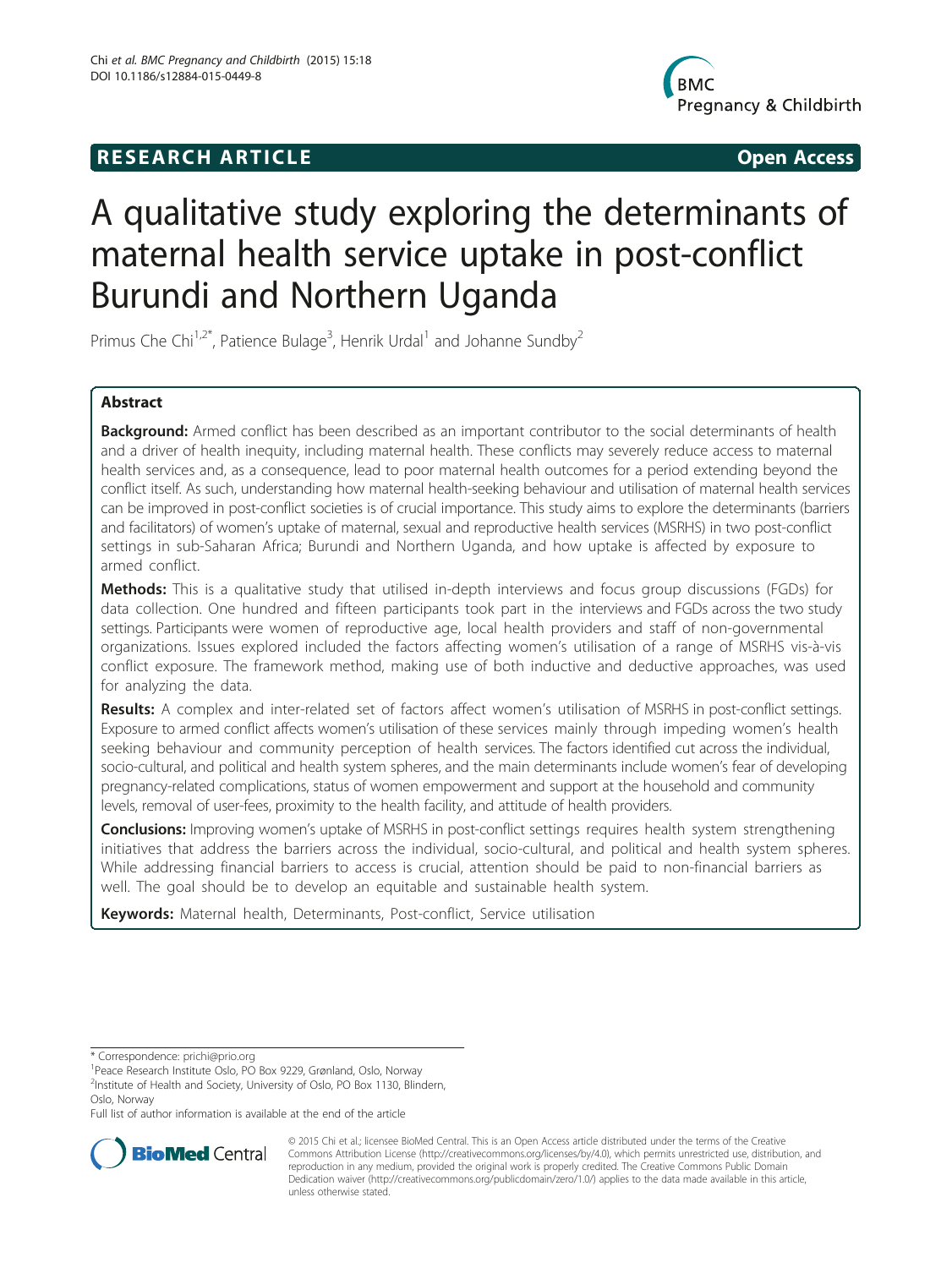#### Background

Although the 2013 UN Millennium Development Goals (MDGs) progress report shows that many regions of the world have made progress on the fifth goal of improving maternal health, the region of sub-Saharan Africa (SSA) is still lagging behind, and will not be able to meet the agreed targets of 'reducing by three quarters, between 1990 and 2015, the maternal mortality ratio' and 'achieving, by 2015, universal access to reproductive health' [\[1](#page-12-0)]. Within SSA, countries in or emerging from armed conflicts are among the hardest hit. The deteriorating impact of armed conflict on maternal health is well acknowledged, and tends to linger even after the end of the conflict [[2-4\]](#page-12-0). Armed conflicts are associated with higher total fertility and maternal mortality rates [\[5](#page-12-0)]. A 2010 review [[6\]](#page-12-0) of maternal mortality in 181 countries spanning 1980– 2008 revealed that in 2008, 50% of all maternal deaths occurred in only six countries (India, Nigeria, Pakistan, Afghanistan, Ethiopia, and the Democratic Republic of the Congo); all of which have experienced recent armed conflict. For over a decade, the 10 countries ranked lowest on the Save the Children's 'State of the World's Mothers Index' have been conflict and post-conflict states [\[7](#page-12-0)]. Similarly, the 10 countries ranked lowest in the UN Human Development Index for the last decade are either in conflict or emerging from conflict. In this regard, armed conflict has been described as an important contributor to the social determinants of health [\[8](#page-12-0)-[10](#page-12-0)] and a driver of health inequity [\[11\]](#page-12-0). Armed conflicts tend to limit access to maternal, sexual and reproductive health services (MSRHS) due to high levels of insecurity and high opportunity costs of accessing such services.

The uptake of MSRHS is closely associated with improvements in maternal health. For instance, quality antenatal care (ANC) should optimally reduce the risk of poor pregnancy outcomes, and a caesarean section can be obtained only when a woman seeks care at a health facility. To enhance women's utilisation of these health services in post-conflict societies, an important step will be to explore the factors that may hinder and facilitate their uptake of services in these contexts. While much work has been done on the determinants of maternal health utilisation [[12](#page-12-0)-[16](#page-13-0)] including demographic, socio-economic, cultural, and health related factors, a general conclusion appears to be that the importance and impact of the factors varies from one setting to another. With health systems in conflict and post-conflict countries faced with challenges such as damaged infrastructure, limited human resources, weak stewardship and a proliferation of non-governmental organisations without proper coordination, this results in the delivery of disrupted and fragmented health services [[17](#page-13-0)]. Hence, the utilisation of MSRHS is likely to be affected.

Burundi and Uganda are among the countries in Sub-Saharan Africa that are not poised to meet the fifth MDG goal of improving maternal health. They have both experienced brutal civil wars that claimed tens of thousands [[18\]](#page-13-0) of lives and displaced millions of people. Burundi experienced an ethnic conflict from 1993–2005 that led to the displacement of approximately 1.2 million people [[19](#page-13-0)]. Although the country has been experiencing some gradual improvements in general population health, the population life expectancy stands at 53.9 years, with one of the highest maternal mortality ratios (800 deaths per 100,000 live births) and total fertility rates (6.1) in the world (UN World Fertility Patterns 2013; UN MDG indicator monitoring database). The Northern region of Uganda is recovering from over 20 years of armed conflict between the Lord's Resistance Army and the Ugandan Government that resulted in the disruption of health services, massive population displacement and erosion of traditional and family structures [\[20\]](#page-13-0). The number of people displaced by the conflict was estimated at 2 million [[17](#page-13-0),[20](#page-13-0)]. With a total fertility rate of 6.3, the Northern region ranks the highest in the country, with a median age at first birth of 17.8 years [\[21\]](#page-13-0). Uganda has a life expectancy of 59 years and maternal mortality ratio of 310 per 100,000 live births (UN World Fertility Patterns 2013; UN MDG indicator monitoring database), and the corresponding data for the Northern region might be worse.

The health system in Burundi is organized as a pyramid structure with three levels, comprising the central, intermediate and peripheral levels. The central level involves the Office of the Minister with its associated directorates, departments, programmes and related services, and it is responsible for formulating sector policy, strategic planning, coordination, mobilization and allocation of resources and oversight-evaluation. The intermediate level is comprised of 17 provincial health bureaus, in charge of coordinating all health activities of the province, supporting the health districts and ensuring proper collaboration between sectors. The peripheral level is responsible for the delivery of healthcare, and as of 2010 it was comprised of 45 health districts, including 63 hospitals and 735 health centres (423 public, 105 approved religious facilities and 207 private facilities) distributed throughout the 129 cities in the country [[22](#page-13-0)]. All health centres are expected to offer a minimum package of services, including treatment and prevention consultation services, laboratory, pharmacy, health promotion and health education services, as well as in-patient observation. However, a recent survey found that 45% of health centres were unable to provide the complete recommended minimum package due to lack of personnel, infrastructure, equipment or medication [\[22\]](#page-13-0). For example, the survey reported that the physician-to-resident, and midwife-to-woman of child bearing age ratios are 1 per 19,231 (WHO recommended ratio is 1 per 10,000) and 1 per 123,312 (WHO recommended ratio is 1 per 5,000), respectively. Furthermore, a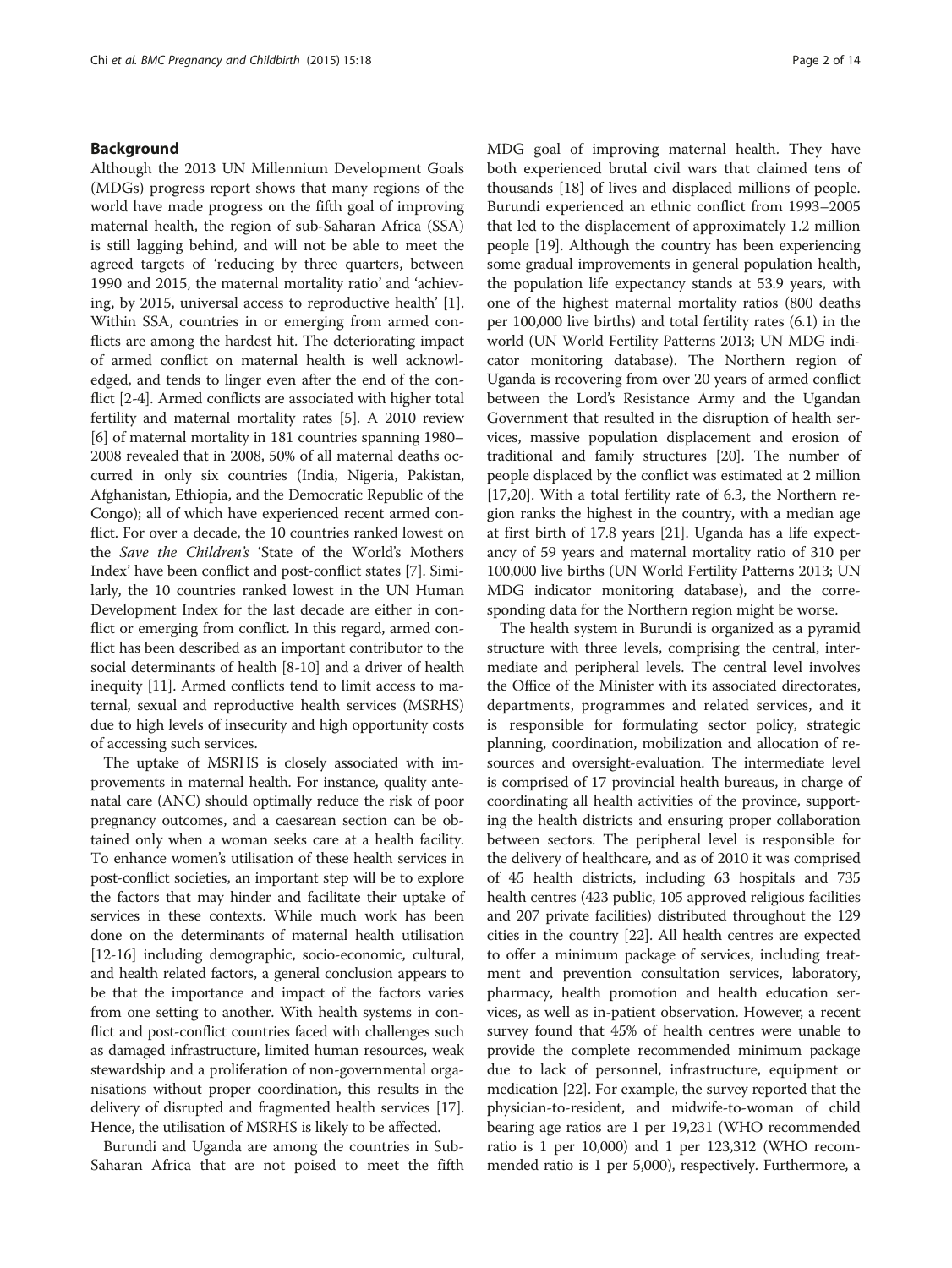2010 national survey of emergency obstetric and neonatal care (EmONC) facilities found that only five health centres were offering the recommended basic EmONC services, while 17 hospitals could provide comprehensive EmONC services – with the latter having a poor geographical distribution nationally [\[22\]](#page-13-0). These are recurrent challenges that appear to be happening against the backdrop of low government expenditure on health, as shown in Table 1. The current health situation in Burundi is described as precarious, with a fragile health system characterized by a high burden of communicable and noncommunicable diseases, particularly affecting pregnant women and children [[23](#page-13-0)]. According to the 2009 statistics, the diseases that were the primary causes of morbidity and mortality were malaria, acute respiratory infections, diarrheic diseases, malnutrition, HIV/AIDS and tuberculosis [[22](#page-13-0)]. Following the end of the armed conflict in 2007, Burundi has been gradually restructuring the health system, with the introduction of the district health system to implement primary health care, coupled with the implementation of a performance-based financing (PBF) programme [[24](#page-13-0)]. Furthermore, the government has introduced a free health care policy for pregnant women and children under 5, and a health insurance scheme for the informal sector. With these reforms in place, it is estimated that about 50% of the population (mainly pregnant women and under-fives) have universal access to health care [[23\]](#page-13-0). The reforms have equally led to an increase in the use of health services, better quality of treatment, and a greater number of health personnel in rural areas [\[23\]](#page-13-0).

Uganda equally operates on the district health system model, with the decentralization of health service delivery to the health district and health sub-district levels. The delivery of healthcare is done by both public and private actors, with the government owning 2,242 health centres and 59 hospitals, compared to 613 health facilities and 46 hospitals run by private not-for-profit actors (PNFP), and 269 health centres and 8 hospitals run by private health practitioners as of 2010 [[25\]](#page-13-0). A major proportion of the PNFP providers are faith-based religious organizations, including the Uganda Catholic, Protestant,

Orthodox and Muslim Medical Bureaus. A minimum package of health services is provided at all levels of health care in both the public and private sectors. Since 2001, user fees have been abolished in all public health facilities, but utilisation of health services has been hampered by poor infrastructure, lack of medicines and other health supplies, shortage of health workers, and low salaries [[25](#page-13-0)]. Furthermore, concerns around long waiting times, unofficial fees in public facilities, and poor attitudes among health workers have also limited the utilisation of health services [\[26\]](#page-13-0). The disease burden in the country is dominated by communicable diseases, with maternal and perinatal health conditions contributing to the high mortality [[27](#page-13-0)]. While Uganda is experiencing a shortage of health workers (as highlighted in Table 1), following a recent government recruitment exercise, overall staffing levels at higher level health centres such as Health Centres IV and III has improved from 57% in 2012 to approximately 70% in 2013 [\[27\]](#page-13-0).

Some key reproductive health indicators in Burundi and Uganda are displayed in Figure [1.](#page-3-0) While ANC coverage for at least one visit in both countries is quite satisfactory, the other health indicators such as contraceptive uptake, unmet need for family planning and ANC coverage for at least four visits are disappointing and require some improvement.

This study aims to explore the determinants of women's utilisation of MSRHS in the post-conflict settings of Northern Uganda and Burundi and how exposure to armed conflict may affect these factors. Our main research question was 'what are the factors that encourage and discourage women's uptake of maternal and reproductive health services and how does exposure to armed conflict affect these factors?' Through this study, we seek to contribute to the broader literature on determinants of maternal health and healthseeking behaviour in conflict and post-conflict settings.

# **Methods**

# Study settings

The study was undertaken in two provinces in Burundi (Bujumbura Marie and Ngozi) and a district in Northern

| Table 1 Health system indicators in Burundi and Uganda |  |  |  |
|--------------------------------------------------------|--|--|--|
|--------------------------------------------------------|--|--|--|

| <b>Indicators</b>                                                                                 | Countries   |            |  |
|---------------------------------------------------------------------------------------------------|-------------|------------|--|
|                                                                                                   | Uganda      | Burundi    |  |
| Density of physicians per 1,000 population                                                        | 0.12(2005)  | 0.03(2004) |  |
| Density of nurses and midwives per 1,000 population                                               | 1.31 (2005) | 0.06(2004) |  |
| Total expenditure on health as % of GDP (2011)                                                    | 9.5         | 8.7        |  |
| General government expenditure on health as % of total government expenditure (2011) <sup>8</sup> | 10.8        | 8.1        |  |
| Gender-related Development Index rank out of 148 countries (2012)                                 | 110         | 98         |  |
| Human Development Index rank out of 186 countries (2012)                                          | 161         | 178        |  |

Source of data: Global Health Observatory – April 2014 ([http://apps.who.int/gho/data/node.country.country\)](http://apps.who.int/gho/data/node.country.country). § = The WHO recommends that member states should spend at least 15% of their annual budget on health, ( ) = year of publication.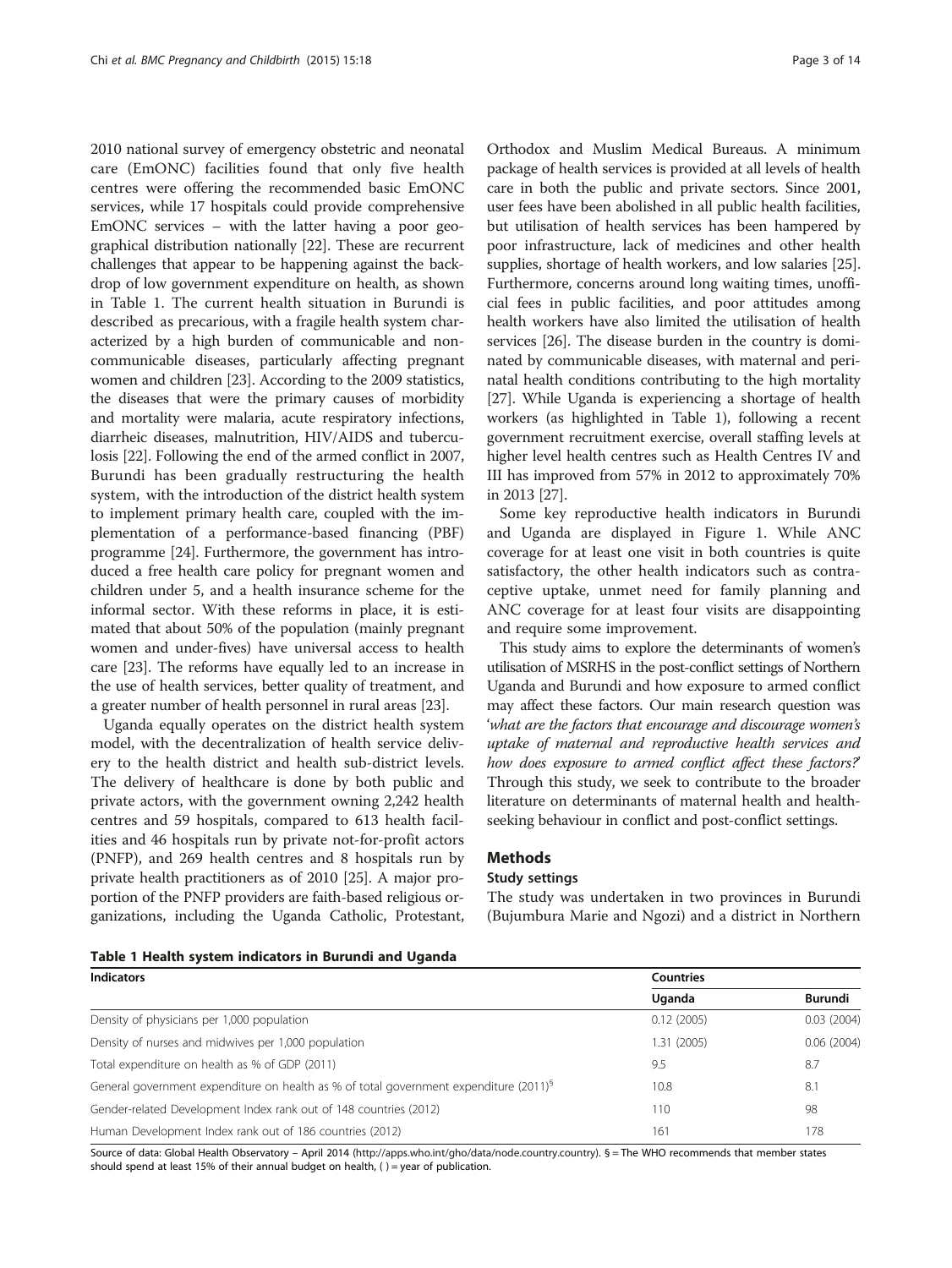<span id="page-3-0"></span>

Uganda (Gulu). In Burundi, participants were recruited from the cities of Bujumbura and Ngozi and the rural and semi-urban communes of Ruhororo in Ngozi Province and Kinama in Bujumbura Mairie province respectively. In Gulu district, the participants were recruited from the rural sub-counties of Koro, Bobi and Bungatira, and the municipality of Gulu, which comprises of four subcounties. Maps of the study areas are found in Additional file [1](#page-12-0).

#### Data collection method

This is a qualitative study based on in-depth interviews (IDIs) and focus group discussions (FGDs). Interviews and FGDs were conducted in the local languages (Kirundi in Burundi and Luo in Northern Uganda), French or English (where applicable). All English interviews and FGDs were carried out by the principal investigator (PCC), while those in the local languages and French were conducted by trained local research assistants. The fieldwork took place from June until September 2013.

# Study participants

Study participants were recruited from staff members of local and international NGOs and local health providers (LHPs) working in the domain of maternal, sexual, and reproductive health (MSRH). The second group of participants consists of women of reproductive age, living in rural and semi-urban areas. Since we are interested in also capturing the effect the conflict had on MSRHS, NGOs and health providers invited to participate in the study had developed, supported and/or provided MSRHS during the conflict or shortly after the conflict. Similarly, the

women we invited to participate in the study had sought or attempted to seek for such services as well during such periods.

#### Issues discussed

The interviews and FGDs focused specifically on the general state of MSRH in Burundi and Northern Uganda, aimed at describing the general state of maternal health and understanding the factors affecting women's utilisation of basic MSRHS, taking into consideration the possible effects of the recent conflict. The detailed guides for the interviews and FGDs for each of the participant categories can be found in Additional file [2.](#page-12-0) A sample of some of the questions posed to participants during the interviews and FGDs include:

- 1. What factors do you think affects women's utilisation of health services during pregnancy and childbirth? (explore possible factors such as quality of care/treatment provided by health provider, costs for services, travel distance, lack of knowledge on when to seek care etc).
- 2. Have these factors changed over time? (probe to inquire how?).
- 3. Do you have any ideas how the past conflict might have affected this? (probe to inquire how was the use before and after etc).

#### Ethical considerations

Ethics approval for the study was obtained from the Regional Committee for Medical and Health Research Ethics, South-East (Norway); le Comité National d'Ethique pour la Protection des êtres Humains Participant à la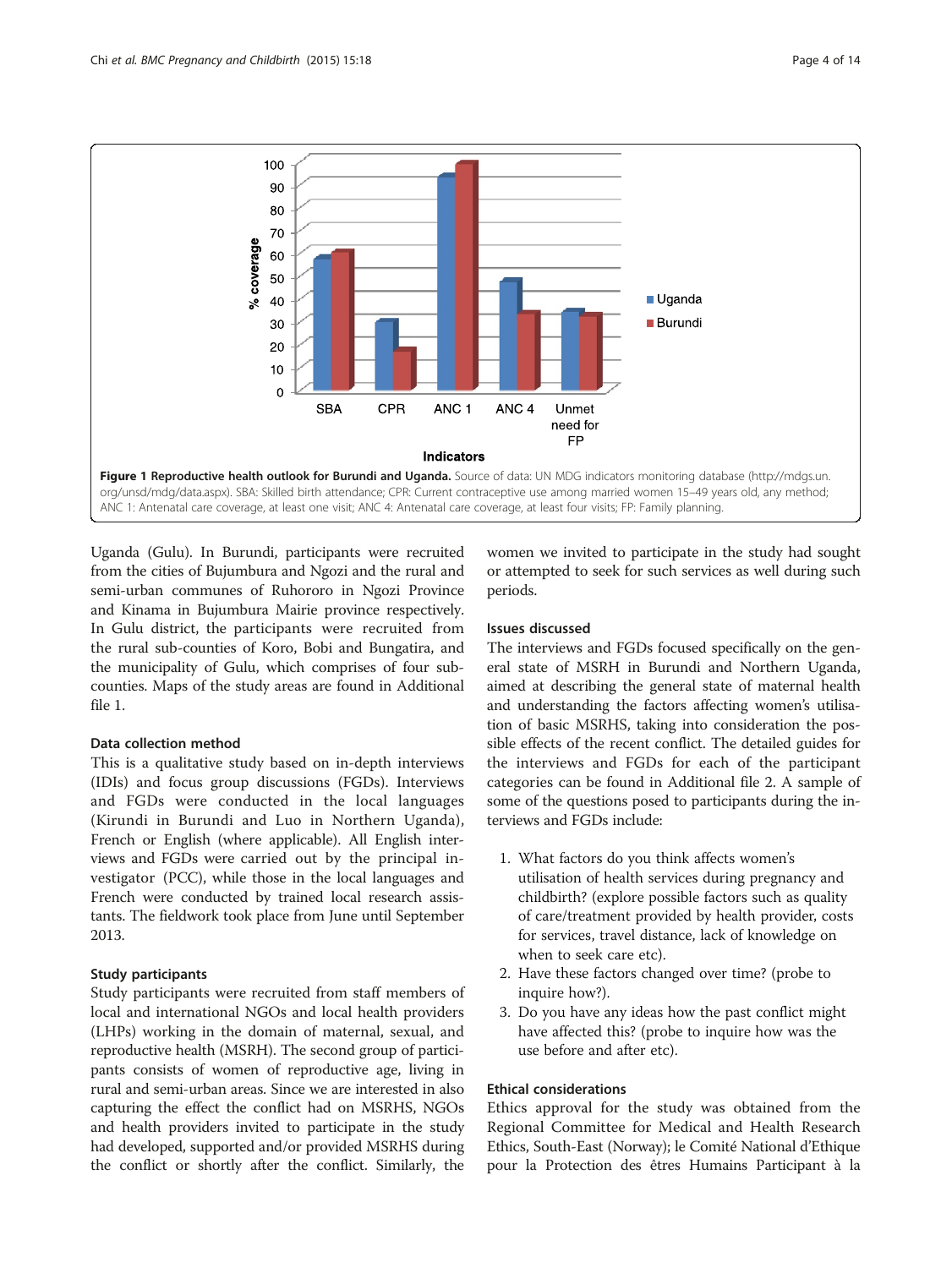Recherche Biomédicale et Comportementale (Burundi); and Gulu University Institutional Review Committee (Uganda). We also received permission from local administrative and health authorities. All participants/informants gave their informed consent before participating in the study, and their anonymity, privacy and confidentiality was respected. Written or oral consent was acceptable and approved by the relevant ethics committees.

#### Data management and analysis

All interviews and FGDs were audio-recorded and later transcribed and translated into English (where applicable). English transcripts were imported into the QRS Nvivo (QSR International, 2012). Considering the multidisciplinary nature of the research team and that the data were mainly made up of semi-structured interview transcripts, the framework method [\[28](#page-13-0)] was used to manage and analyze the data. Three team members open-coded the transcripts on Nvivo and Microsoft® Word. Microsoft® Word was used for coding and analysis by one of the co-authors who did not have access to Nvivo. The codes were descriptions or labels of specific ideas identified as the transcripts were read. Two team members reviewed the codes that were developed, and the inter-coder reliability was high. Interrelated or similar codes were then clustered into different categories, and the categories were subsequently grouped into specific themes. The themes were inductively and deductively developed. Inductive means that they were anticipated from the design of the interview and FGD guides and consciously explored in the interviews and FGDs. Deductive means that they were not anticipated during the design, but rather identified during the review of the transcripts. There was a constant interplay between data collection, analysis and theme development, with new and dominant ideas that emerged in earlier interviews and FGDs being explored deeper in subsequent and later interviews and discussions. The themes were also developed taking into consideration the main factors affecting women's utilisation of maternal health services proposed by Wild et al.'s [[29](#page-13-0)] multilayered explanatory model (i.e. individual, social, cultural, political and health system factors).

A detailed description of the methods is provided in Additional file [1.](#page-12-0)

#### Results

#### Characteristics of study participants

As shown in Table [2](#page-5-0), we had 63 interviews and 8 FGDs across the study settings in Burundi and Northern Uganda. A total of 115 individuals participated in the study: 46 women of reproductive age ('women'), 32 'LHPs' and 37 NGO staff. The LHPs included those working at the facility (LHP) and senior administrative officials working at the local ministry of health (LHP-

Policy maker). Within the NGO category we had three sub-categories of respondents: NGO, NGO-Health providers (NGOs that also provide health services) and NGO-Policy makers (mainly UN-based NGOs).

In the following paragraphs we present the participants' perceived current status of MSRH and level of utilisation of MSRHS, and the determinants of women's utilisation of these services vis-à-vis the possible effects of exposure to conflict. The individual determining factors were quantified by obtaining the percentage of participants within each of the categories that mentioned a specific factor during an interview or FGD.

#### Current status of maternal and reproductive health

Over two-thirds of the LHP and NGO respondents in both Northern Uganda and Burundi felt that the general status of MSRH is poor, but has been improving in the aftermath of the conflict. They mentioned positive evolution of some MSRH indicators such as maternal mortality, skilled attendance at birth and contraceptive uptake coupled with the initiation of some specialized services like cervical cancer screening as key pointers to improvements in maternal health.

"During the time of the war maternal mortality was very high in this region. But currently it is between 300 and 400 per 100 000. But around that time it was around 600 to 700…" NGO, FGD – Gulu, Northern Uganda

"[In Ngozi Province] in 2005, the percentage of women who deliver at the health facility was 40 percent but now it is about 70 percent. The uptake of family planning in 2005 was 10 percent but now it is around 25 percent." LHP-Policy maker, IDI – Ngozi, Burundi

The positive observations made by the LHP and NGO respondents were also affirmed by the women, most of whom felt that the number of pregnant women from their communities attending ANC and delivering at the health facility had been increasing since the conflict ended. The increasing uptake of these services was largely associated with improved physical safety, an increase in the number of health facilities that has reduced the distance people have to travel to seek care, and an ongoing government health policy of free healthcare for all in government health facilities (for Uganda), and free healthcare for pregnant women and children under five years (for Burundi).

"With the president's law (free health care for pregnant women and children under five), things have evolved in a positive way. Death rate for pregnant women has reduced considerably…Today a death of a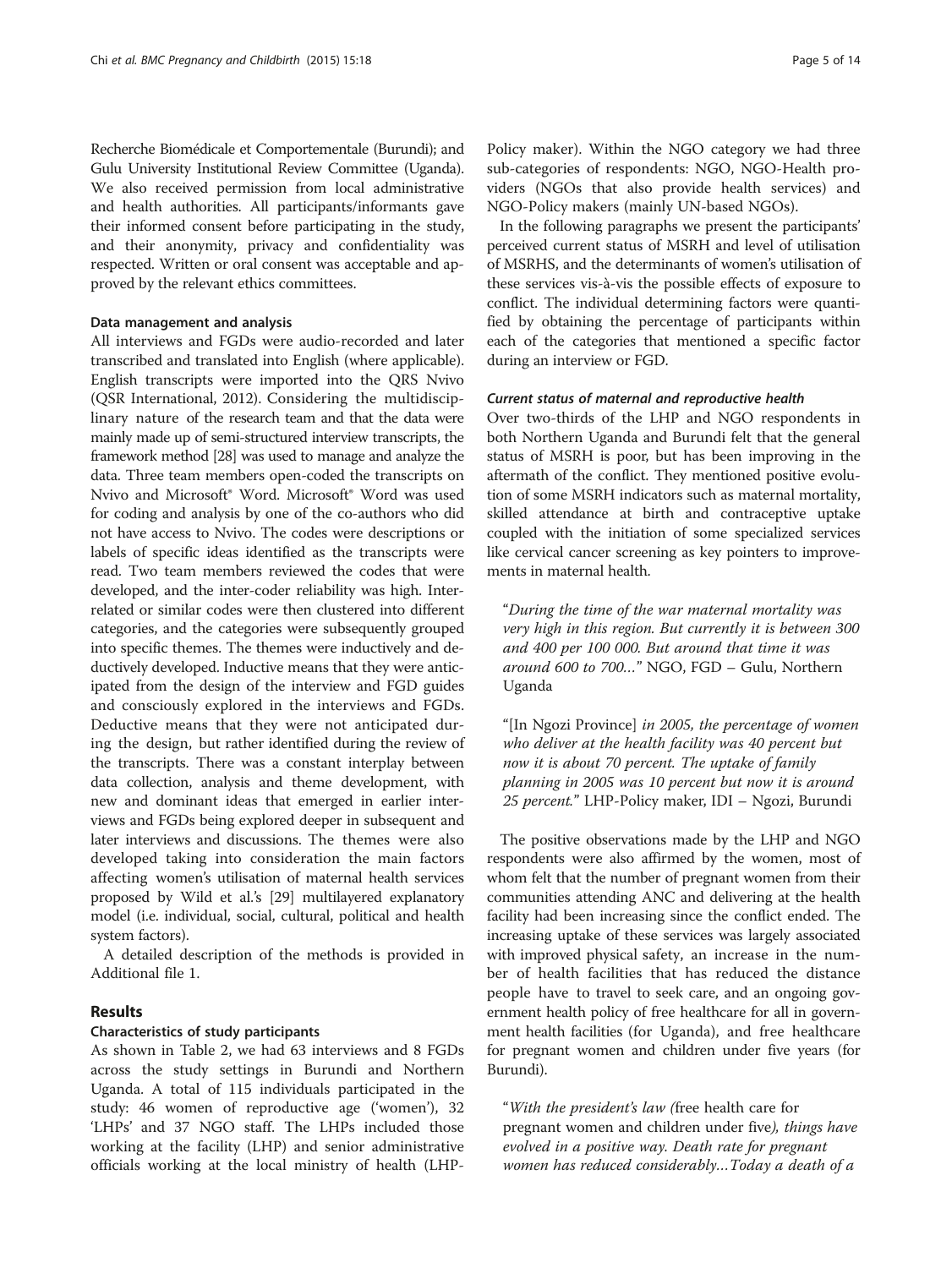| Country       | Study areas                            | Participants/Informants |                        |                          | <b>Total</b>           |
|---------------|----------------------------------------|-------------------------|------------------------|--------------------------|------------------------|
|               |                                        | Women                   | <b>LHPs</b>            | <b>NGOs</b>              |                        |
| Burundi       | Bujumbura Marie<br>and Ngozi provinces | 11 Interviews & 2 FGDs  | 9 Interviews & 1 FGD   | 11 Interviews & 1 FGD    | 31 interviews & 4 FGDs |
| Uganda        | Northern Uganda                        | 10 Interviews & 2 FGD   | 12 Interviews & 1 FGD  | 10 Interviews & 1 FGD    | 32 interviews & 4 FGDs |
| All countries |                                        | 21 interviews & 4 FGDs  | 21 interviews & 2 FGDs | 21 interviews and 2 FGDs | 63 interviews & 8 FGDs |

<span id="page-5-0"></span>Table 2 Number of interviews and FGDs, by study site and participant category

pregnant woman is considered as an accident." Woman, IDI – Kinama, Burundi

"In the past it was very difficult to reach the hospital but now services are closer…If you compare the time that one would take to reach the hospital in the past, you will find that it is better now" Woman, IDI – Bungatira, Northern Uganda

# Determinants of women's utilisation of MSRHS and the effect of conflict exposure

A combination of complex and inter-related factors affecting the utilisation of MSRHS by women were identified across the study sites. A number of these factors were associated with exposure to past conflict. Using the Wild et al. [[29](#page-13-0)] multilayered person-centred exploratory model on the utilisation of maternal health services we grouped the factors into the following themes: individual, socio-cultural, and political/health system levels. Table S2 (Additional file [3](#page-12-0)) shows the main factors identified by the different categories of participants across the study sites. The perspectives of the LHP and NGO categories of respondents were highly similar, hence these were merged. The determinants were largely presented as 'push' (barrier) or 'pull' (facilitating) factors and included both supply and demand side factors. The factors identified are presented vis-à-vis the various participant categories.

# Individual level

# **Women**

The most common individual level factor that encouraged women across the study sites to utilise MSRHS like family planning was the difficulty with catering for existing children. This factor was raised by over 80% of the women. This is because following the end of the conflict there has been a very strong cultural desire to replace family members lost during the conflict. The demand for family planning services was also facilitated by desire for women to recuperate after child birth, prevailing pressure on the existing limited land resources, and high incidence of land disputes following relocation of families back to their communities from internally displaced persons (IDP) camps as the insurgency ended. This has limited the quantity of food that can be cultivated.

"In general, the living conditions are very difficult. You cannot give birth to too many children when you do not have something to give them. Nowadays, there is not enough space for those children. These are some of the reasons why women seek for family planning services" Woman, IDI – Koro, Northern Uganda

Previous experience with or fear of a complicated or abnormal delivery and the development of an obstetric danger sign (as well as the severity of the manifestation of the sign) were also important individual level facilitating factors (76%). Most of these decisions tended to have been undertaken with the backdrop of little or no help with household chores for many of these women.

In Burundi, the desire to ensure that the newborn was registered and granted a birth certificate which gave free access to healthcare under the new targeted healthcare policy was a very strong 'pull' factor (90%) for facility delivery.

"The reason why women are motivated to visit the health facility when pregnant is because they are afraid of delivering at home. When you deliver at home, your baby is not registered." Women, FGD - Ruhororo, Burundi

Normally, the birth notification document that is required to make a birth certificate is provided at the facility after delivery, hence women who do not deliver at the facility often struggle to have a birth certificate issued for their newborn. Other 'pull' factors that emerged included the desire to know their HIV status and to learn about the evolution of the pregnancy.

One main barrier identified across the sites, and especially in Northern Uganda, included past unpleasant experiences or fear of such experiences at the hands of health providers at the health facility, discouraging some women from seeking services (60%). With extensive impoverishment among the rural women who were temporarily displaced from their communities during the conflict, many of them felt despised, looked down upon, and poorly received by health personnel when visiting the health facility. Also, 43% of the women cited past experience of severe side effects of contraceptives, such as heavy bleeding and increase in weight, as a barrier to the uptake of modern contraceptives. In Burundi, approximately 20%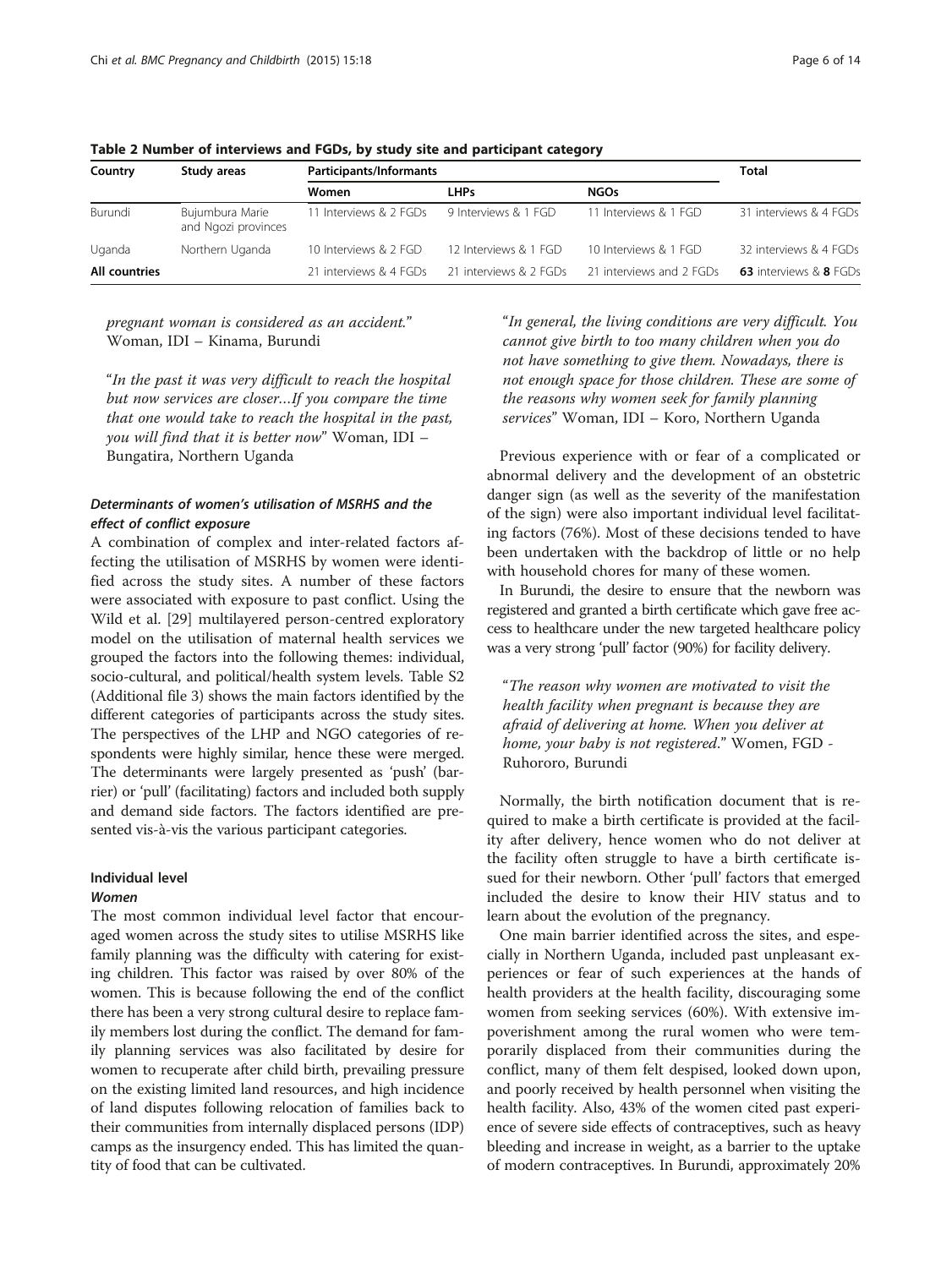of the women reported that some women were discouraged from seeking maternal health services for fear of being diagnosed with HIV infection. A few respondents mentioned the lack of 'good clothes' to wear as a barrier to facility delivery. Some who could not afford 'good' clothes preferred to deliver at home, especially within urban and semi-urban areas.

"The things that discourage some are…lack of good clothes to wear in order to go to the hospital or health centre without being laughed at; lack of clothes for the newborn; and ashamed of being laughed at if they do not have something to eat whereas other patients have relatives to bring them good food." Woman, IDI - Kinama, Burundi

The educational level was also mentioned (24%) as an individual level determinant for women's utilisation of MSRHS, with more educated women being more likely to seek these services. Lack of safety was identified as an important barrier to education during the conflict. Some respondents (41%) also felt that the high burden of domestic chores that some women have to undertake, ranging from cooking, cleaning, and farming, may discourage the use of facility-based health care.

"…I think that it is because of the too much work that women have at home that stops them from going to the hospital." Woman, IDI – Bobi, Northern Uganda

#### LHPs and NGOs

Most of the individual level factors that the LHP and NGO respondents felt affected women's utilisation of MSRHS were largely similar to those mentioned by the women themselves across the study settings. In Northern Uganda, the main facilitators mentioned only by LHPs and NGOs included availability of contraceptive methods that could be concealed from the male partners/husband (such as implants) (60%); and a deep sense of trust that their privacy and confidentially would be respected by the health providers (50%) – especially for HIV positive women, and for those secretly requesting family planning and post-abortion care services. The corresponding facilitators for Burundi included HIV positive women's desire to protect their unborn child from HIV infection (70%); and realization of the importance of family planning – including personal positive experiences with contraceptive use (65%); improving knowledge; and understanding the evolution of their pregnancy. The barriers were similar across the participant categories in Northern Uganda, and many respondents (74%) in this participant category felt that the poor health-seeking behaviour of some women was due to

the conflict-engendered low literacy levels among the population.

Barriers mentioned only by LHPs and NGOs in Burundi were ignorance of the importance of these services, lack of money for transport and medication, in some areas confidence in traditional birth attendants to undertake home deliveries, and personal religious convictions.

#### Socio-cultural level

#### Women

The most common socio-cultural factors raised across the study sites were poverty (85%), community- and malepartner perceptions about modern contraceptives (80%), and the ease of reaching the health facility (70%), including the distance to the facility and the nature of the road network. These were to some extent associated with the conflict, as huge segments of the population, especially in rural areas, are still struggling to rebuild their livelihoods destroyed by the conflict. Infrastructure, including roads, schools and health facilities, was generally disrupted during the conflict. With respect to contraceptive uptake, rumours and myths about modern contraceptives, fear of side effects, and male-partner opposition to uptake were perceived as important barriers.

"There are some women who do not believe the contraceptive methods because they think that these methods will prevent them from reproducing in the future" Woman, IDI – Kinama, Burundi

"Some say that family planning [modern contraceptive] is going to kill their eggs…While others think family planning can make one produce children without a head." Woman, IDI – Koro, Northern Uganda

While the main barriers to the uptake of modern family planning methods in Northern Uganda were linked to strong male-partner opposition and fears of possible side effects, in Burundi concerns about male-partner opposition were less common.

The main facilitator for utilisation of family planning services was pressure on limited resources (60%), including land on which cultivation is done. This was considered a growing problem in some of the sites as the incidence of land disputes was reported to have sharply increased, especially following the return of displaced populations.

Factors that were raised only by women in Northern Uganda included the perception of women on contraceptives as 'men' or 'without womanhood', discouraging some from seeking such services; male-partner opposition to spousal uptake of HIV voluntary counselling and testing (VCT) services for fear of being diagnosed with HIV; and fear of undergoing a caesarean section.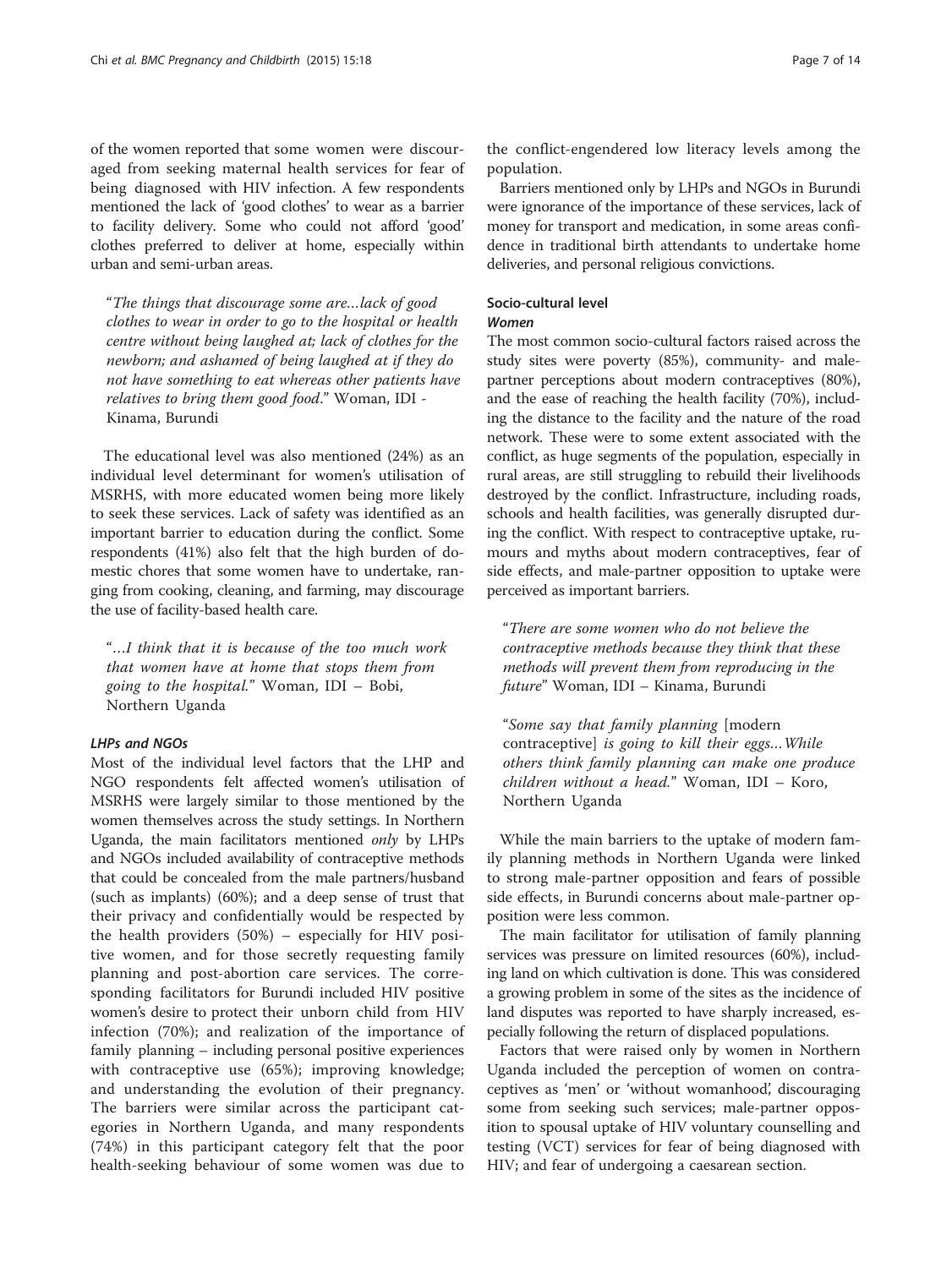#### LHPs and NGOs

Most of the socio-cultural level factors mentioned by the women were also emphasised by the LHPs and NGO respondents. Factors that were only mentioned by the LHPs and NGOs in Northern Uganda included a great respect for and availability of traditional birth attendants (TBAs) to undertake deliveries in some rural areas (40%); and a cultural perception of pregnancy as a normal condition that may discourage some women from seeking ANC and facility delivery services (50%). In some settings, pregnant women who regularly attended ANC sessions were perceived as 'not strong enough'.

"People think that when you are pregnant it is a normal condition and you do not have to go to the health facility. They feel that when you go there you are a coward." NGO-health provider, IDI – Gulu, Northern Uganda

Respondents to some extent associated the great respect for TBAs to the conflict, as skilled birth attendance was almost non-existent for huge segments of the population during conflict, and TBAs were regarded as heroines within some communities.

Other sociocultural factors were the perception among some men that women on contraceptives are stubborn (difficult to control) and sexually promiscuous (25%); a desire to replace family members lost during the war (85%); and the cultural desire for large family size (77%). These factors also accounted for the often mentioned malepartner opposition to contraceptive use by their spouses. The strong position of the Catholic Church against the use of modern contraceptives was reported to be a key barrier (70%) for the uptake of family services in both Burundi and Northern Uganda, as more than 60% of the population are Catholics. The strong negative impact of the Catholic Church on the uptake of modern family planning services observed among these categories of respondents was not mentioned as a major concern among the women respondents.

In Burundi, a few respondents (26%) identified the cultural practice of concealing a pregnancy for the first trimester as a major barrier to early ANC service uptake. This is a practice that is not only limited to uneducated women in rural areas, but also common among educated women in the cities.

The occasional financial costs incurred by women at the level of the facility also discouraged some women from seeking services, while the improved security situation has been an important pull factor.

# Political and health system level Women

Most of the women (95%) in both Burundi and Northern Uganda felt that the most important political and health system level pull factor for uptake of MSRHS is the universal and selective healthcare policy for Uganda and Burundi respectively that facilitates access to services through the removal of user fees. All respondents in Burundi were generally more appreciative of the health system, especially the manner in which they are received and treated at the level of the health facility, compared to their counterparts from Northern Uganda. As such, most respondents from Burundi felt that no barriers existed at the level of the political and health system domain.

"Women are well treated and whenever you go [to the health facility] when you are pregnant, they receive you and they treat you well." Woman, IDI – Ruhororo, Burundi

"We know that there are nurses at the health centres and hospitals who are ready on a daily basis to receive a woman who is coming to bear a child. They are always ready to help that woman. We thank the government for this. They do not discriminate in receiving patients." Woman, FGD – Kinama, Burundi

On the other hand, over half of the women respondents from Northern Uganda felt that although the cost of basic health care is free, some health providers tend to extort money from them. A number of women narrated incidents at the health facility where health providers requested unauthorised financial tips following the delivery of a service.

"Sometimes you can go [to the health facility] and you are told by the nurses to give them some money for the help they have given to you ..." Woman, IDI - Bobi, Northern Uganda

"When I went to give birth, the nurse told me that 'since you have given birth well I want you to give me something but don't tell the in-charge (supervisor)'. Then I removed 5,000 Shillings and gave her." Woman, IDI – Bungatira, Northern Uganda

Furthermore, the provision of some services such as family planning, ANC, and VCT through mobile outreach clinics and village health teams in the case of Northern Uganda, and TBAs and community health workers in the case of Burundi was also a strong pull factor for the demand for these MSRHS. Of all the women respondents, especially in Northern Uganda, 40% reported that they are drawn to attending ANC services and undertake delivery at a health facility because of material incentives provided along with the services, such as bed nets and delivery kits.

"Some women go to the health facilities because another woman has gotten that incentive and you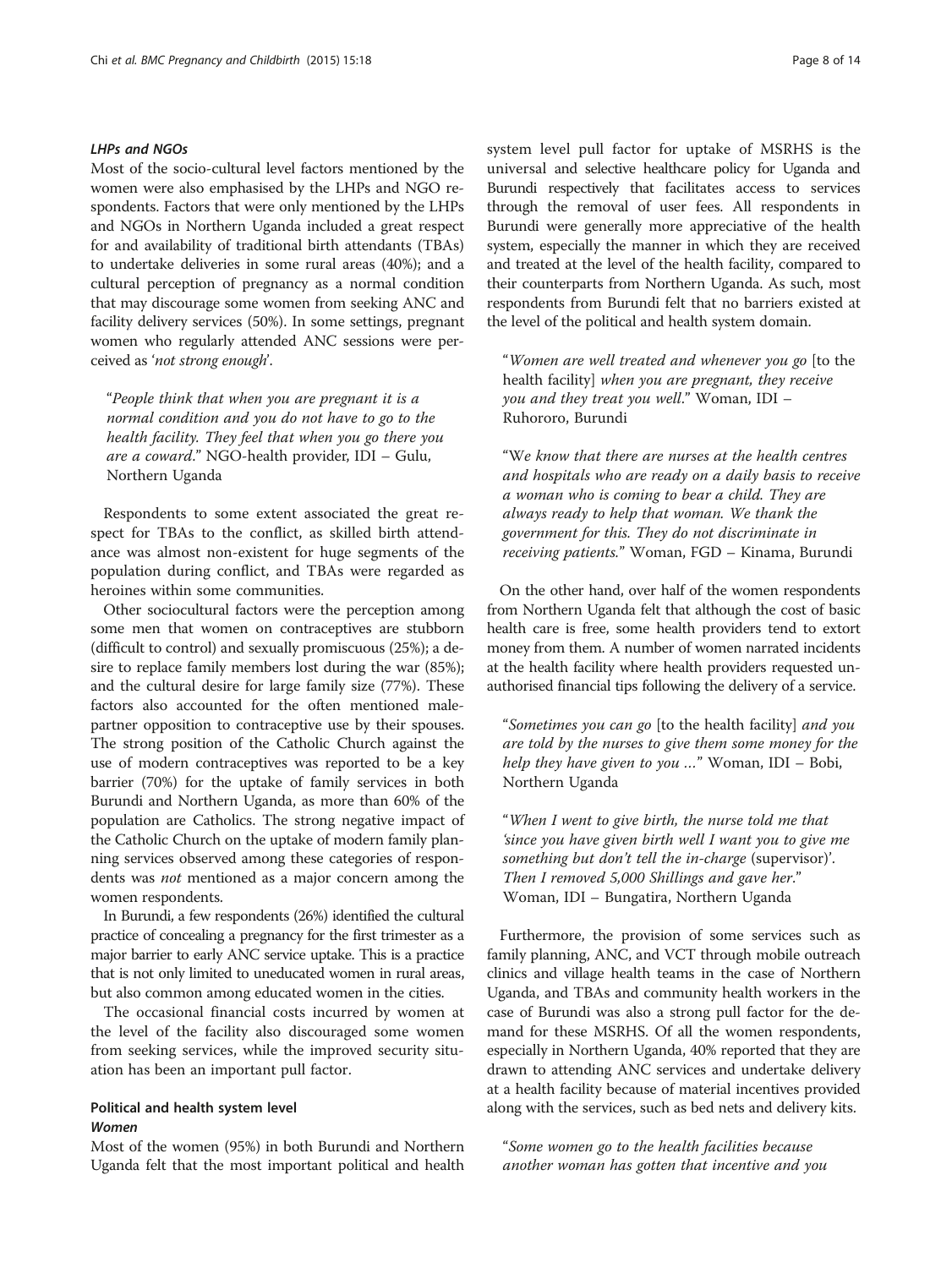hear them saying that 'if my friend has gotten this there, then I have to also give birth from the hospital in order to get mine'." Woman, FGD – Koro, Northern Uganda

A common barrier discouraging some women from seeking facility services was that the attitude of some health providers was occasionally perceived as abusive and degrading to the clients (57%), at times because of their perceived state of poverty. This perceived barrier was, however, very uncommon in Burundi.

"Some women fear those nurses because they like harassing women when they go to seek for services and some can even abuse you" Woman, IDI – Bobi, Northern Uganda

Specifically in Burundi, most women (90%) felt that the construction of more health facilities, hence reducing the travel distance, and the recruitment of more health personnel were other facilitators, especially in rural areas. In Northern Uganda, the common barriers raised were the irregular presence and frequent absence of personnel at some facilities (60%), especially in the rural areas, and the policy of insisting that pregnant women must be accompanied by the male partner during some ANC consultations if they are to receive prompt service delivery (63%).

"If the child the woman is carrying does not have a father, it discourages the woman from going for ANC visits because some facilities require you to come with your husband." Woman, IDI – Bungatira, Northern Uganda

A number of women felt that tying prompt ANC service delivery to being accompanied by the male partner unfairly treated women without partners, and women whose partners refused to accompany them or were unavailable for other reasons. The prevailing practice of insisting on male partner involvement was also associated with the reluctance of some women to seek other MSRHS, such as family planning and VCT. In many situations women that were unaccompanied by their spouse were reportedly attended to much later, or even sent away unattended. This practice of prioritizing accompanied women, or even not providing some services to unaccompanied women, was a major concern among some women in Northern Uganda.

"I would think the health personnel should improve the way they treat mothers when they go for maternal and other services available in the health unit. Not that if they do not go with their husband they should

leave without services because there are men who are also very difficult to deal with and so their wives should not be dropped out from services because of their husband's conduct." Woman, IDI – Bobi, Northern Uganda

#### LHPs and NGOs

The political and health system level factors that were identified by the health providers and NGOs were highly similar to those reported by the women. The common facilitating factors that emerged across the study sites included the policy of removal of user-fees (100%), the increasing level of community sensitization on health issues (90%), the prohibition of TBAs from undertaking deliveries, which had directly pushed some women to deliver at health facilities (75%), and the delivery of some services at community level.

In Burundi, the introduction of the performance-based financing (PBF) programme was highlighted as the most important facilitating factor to the delivery and uptake of MSRHS (100%). Through the PBF scheme health personnel are remunerated specifically for the quantity and quality of specific services provided in addition to their regular salary. Facilities are also better stocked with basic supplies than before, the range of services offered has increased, and more lay health workers have been trained from the community to intensify community health sensitization activities. Also, competent personnel tend to always be at the facility, TBAs have been trained and assigned a new role in health promotion and community sensitisation, and the attitude of personnel towards the clients has reportedly improved. All these have encouraged more women to seek MSRHS. On the downside, some respondents (25%) felt that the strong increase in the number of women seeking MSRHS following the introduction of the selective health care and PBF policies has not been sufficiently matched with a corresponding increase in the number of skilled personnel at the facility, nor in the quantity of medical supplies. The end result has been a decline in service quality and delays in the provision of services, which has negatively affected the demand for some services.

Some facilitating factors that were mentioned only by LHPs and NGOs in Northern Uganda are effectiveness in the integration and follow-up of clients, especially in the domains of VCT and prevention of mother-to-child transmission of HIV; professional competence of personnel with respect to safeguarding clients' privacy and confidentiality; payment of the cost for skilled birth attendance and related services at a reputable private hospital by some local politicians; and availability of youth-focused and youth-friendly services. Moreover, the availability of free antiviral therapy coupled with the provision of nutrition support for HIV positive mothers, and the provision of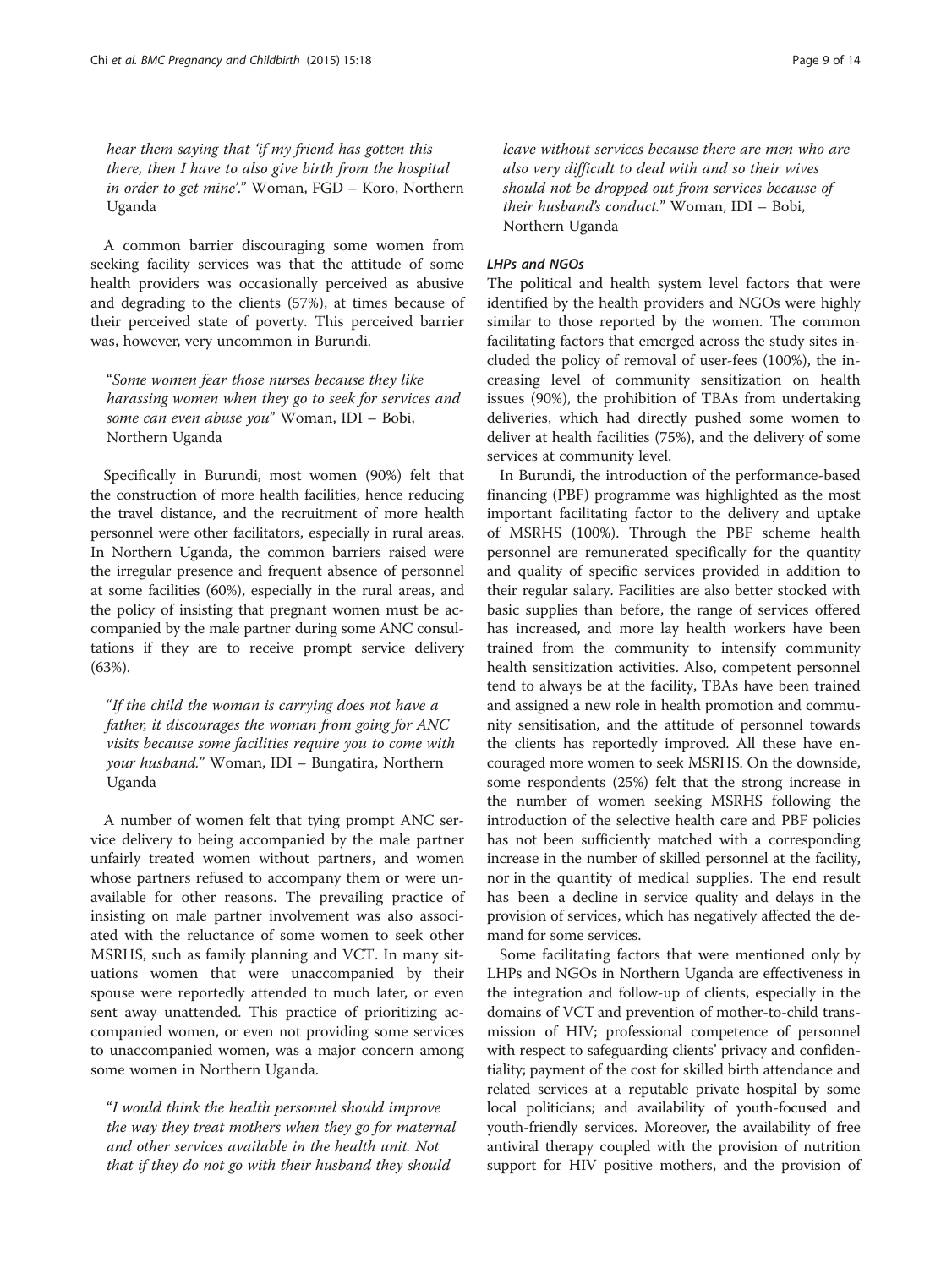some incentives (such as a delivery kit and a washing basin) for women who deliver at the facility, were also important pull factors. The main barriers mentioned only by LHPs and NGOs were poor management of pregnant teenagers and teenage mothers; the poor drug supply policy and regular stock-out of some essential supplies at the facility level; and in some areas, the poor coordination among NGOs, health facilities and the district health office affecting the pattern of service delivery.

#### **Discussion**

This study has demonstrated that a complex and interrelated set of factors affect women's utilisation of MSRHS in post-conflict settings, and that armed conflict are among them. These factors cut across the individual, sociocultural, and political and health system spheres, and the main determinants include women's fear of developing pregnancy-related complications, situation of women empowerment and support at the community and household levels, removal of user-fees, proximity to the health facility, and attitudes of health providers. The main negative effects on family planning service uptake related to the exposure to conflict were associated with a generally low level of appreciation of the importance of some services, due to low educational attainment partly as a result of the conflict. Another effect has been a strong cultural desire for a large family size, especially among men, partly as a response to the loss of family members during the conflict. Furthermore, the disruption of infrastructural development such as roads and health facilities during the conflict, means that proximity to functional health facilities for many rural dwellers remains a considerable problem in some areas. While related studies have been undertaken in Uganda, largely employing a quantitative design, we are not aware of any such studies undertaken in Burundi.

Our findings are consistent with those of other researchers in related settings. Previous studies in Northern Uganda have identified lack of finance, of information, and of decision-making powers as key challenges to access to health care services for women [\[30\]](#page-13-0). Also, the abusive and unwelcoming attitude of some health providers towards women, financial demands by some health providers, and uncooperative husbands, have been reported in other regions of Uganda as important barriers to the uptake of family planning, ANC visits, and other health services by women [[31](#page-13-0)]. A systematic review of access to and utilisation of health services for the poor in Uganda [\[32](#page-13-0)] identified distance to service points, perceived quality of care, and availability of drugs as key determinants. In addition the review concluded that perceived lack of skilled staff in public facilities, late referrals, health worker attitudes, costs of care, and lack of knowledge were important barriers to service utilisation. Although many women appreciate the importance of ANC visits and facility delivery, when they cannot find someone to take care of their families, (especially their children) while they are away at the facility, they opt not to go, as was observed in postconflict Sierra Leone [\[33\]](#page-13-0). In post-conflict Timor-Leste, women's choice of delivery in a health facility has been linked to previous perinatal deaths or complications, such as prolonged or painful labour, bleeding, or referral in a past pregnancy, as well as the parity status, with primiparous women more likely to deliver at the facility [\[29\]](#page-13-0). In post-conflict Liberia, Lori et al. [\[34\]](#page-13-0) reported that there was a strong sense of secrecy around pregnancy and childbirth, similar to our observation in Burundi, and distrust of the health care system among a proportion of the population, factors that in our study were associated with late attendance of ANC consultations and possibly with home deliveries among some women. Secrecy around such issues might be linked to concerns about witchcraft, in particular that an enemy may bewitch the unborn child or prolong its delivery. Similar views were expressed by some of our study participants. During the 2006 conflict in Lebanon, Kabakian-Khasholian et al. [\[35](#page-13-0)] equally observed that the key determinants for seeking maternal care were the availability of health services and experiences of complications. In some conflict settings, the choice of place of delivery is affected by the availability of appropriate clothing to wear to the facility, and the preference of key decision makers in the family, such as mothers-in-law and husbands [\[36\]](#page-13-0).

In the aftermath of the internal conflict in Timor-Leste in 2006, the country was plagued with similar challenges to those we observed in Burundi and Northern Uganda, and one key response employed by the authorities was the institution of a maternity waiting camp for pregnant women [\[37\]](#page-13-0). At one of the facilities we visited in Northern Uganda, such a home was recently introduced especially to deal with pre-identified clients in rural remote areas with the risk of an abnormal delivery. Although this practice seems to be uncommon in our study settings it might be an important intervention to extend to other major health facilities. Accommodating the women and their companions may be a particularly important intervention for those who have to travel over a long distance to come to the facility.

Both Uganda and Burundi have waived user fees for maternal health related services; Uganda introduced a universal healthcare policy in March 2001, while Burundi introduced a selective healthcare policy for women giving birth and children under 5 years in May 2006. This policy seems to be the most important determinant of women's uptake of MSRHS in our study settings, highlighting the importance of financial barriers in determining the demand for health services. A study in rural Burkina Faso showed that substantial reductions in user fees for ANC and skilled attendance at birth improved equity in access to these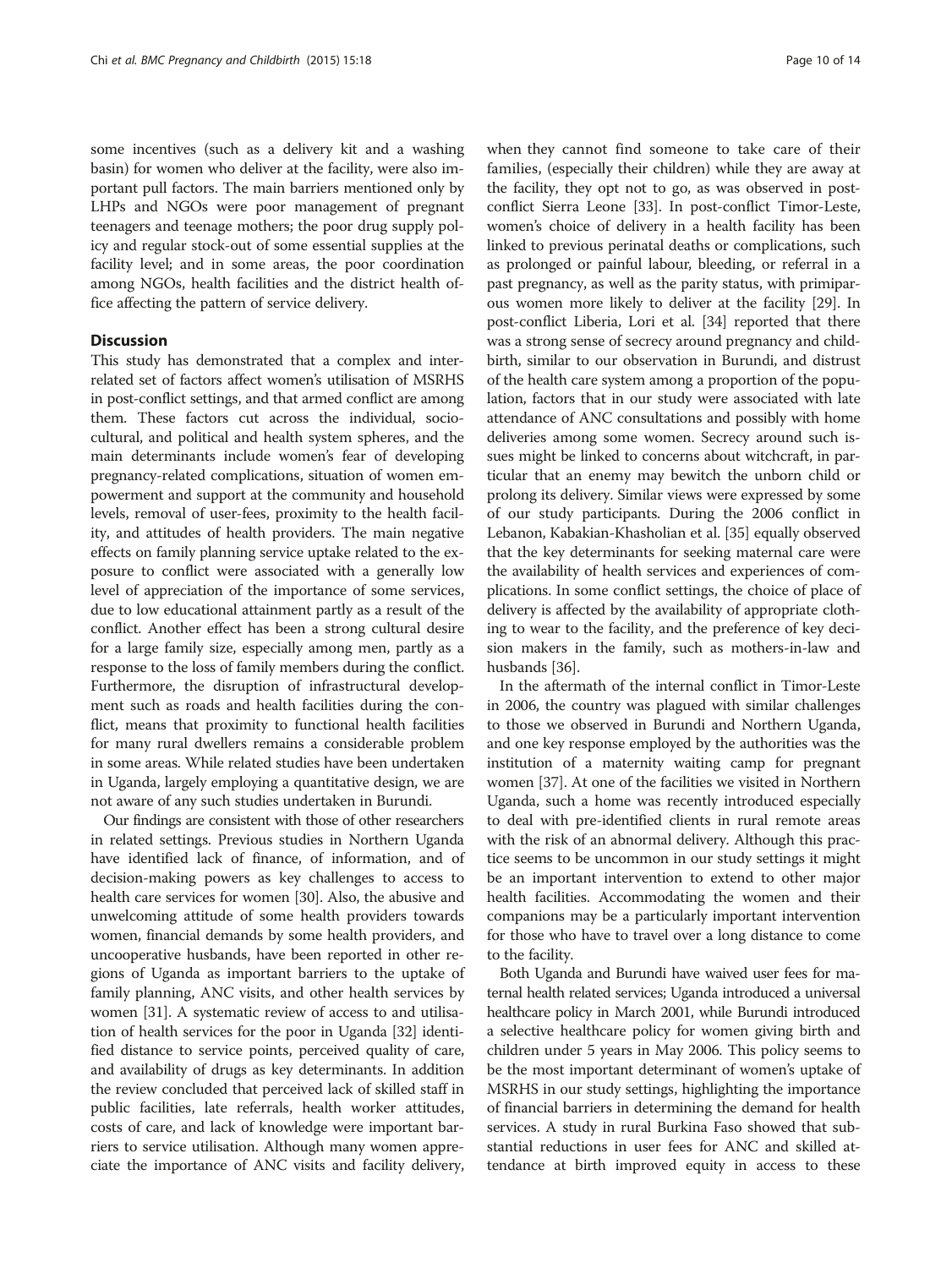services across socio-economic groups, but did not ensure that all women benefited from the services [[38\]](#page-13-0). These observations highlight the importance of also focusing on policies aimed at addressing other barriers. For instance, the current strategy of community provision of some MSRHS such as contraceptives, ANC, and postnatal care through mobile outreaches and local community structures, including traditional birth attendants, community health workers and village health teams, is a welcome model for delivering services, and needs to be strengthened. Furthermore, the level of engagement of the health system and other key community structures with males in the community on the importance of utilisation of MSRHS, including contraceptive uptake, also has to be intensified. Men might not have been appropriately engaged on these issues, and their knowledge of the services may be erroneous, which possibly accounts for the level of resistance that has been observed among some men visà-vis the uptake of MSRHS. Health providers might therefore have to coin their messages more efficiently to enhance male partner support for the utilisation of maternal and child health services. For example, a study of Northern Uganda concluded that the introduction of community and health facility capacity strengthening interventions such as training of health workers, provision of medical supplies including delivery kits, and community mobilization using village health teams, dance, drama and "male partner access clubs", led to improvements in first ANC visit attendance, in VCT service uptake for attendants of first ANC visits, in facility delivery, and in VCT service uptake by couples [\[39](#page-13-0)]. While the current free healthcare policy for pregnant women and children under five has had a positive influence on the number of women going for ANC and facility delivery, other associated expenses such as transportation to the health facility, food to eat, clothes for the baby and the mother, and care for the other children at home when the mother is away continue to prevent some women from utilising ANC and facility-based delivery services. Similar observations in Timor-Leste are reported by Wild et al. [\[29\]](#page-13-0). In war-torn Afghanistan, Hadi et al. found that with appropriate conditions in place, many women and families will continue to seek facility-based delivery [[40](#page-13-0)]. These conditions include providing free services and transport facilities at night, incentives to health providers, maintaining privacy in the delivery room, and the quality of services.

In many settings where stimulating demand for health services has largely been sought through the removal of user fees, but where proper planning and coordination has been lacking, other challenges on the supply side have arisen [[41](#page-13-0),[42](#page-13-0)]. This happened in Burundi in May 2006 following the sudden abolition by the president of all user fees for children under five, and for women giving birth in all public health centres and hospitals. This

was closely followed by a reduction in financial flows to the facilities, resulting in frequent drug stock-outs, reduced quality of the services, and disruption of the referral system [\[42\]](#page-13-0). These are similar challenges to those that we observed across the sites, although these challenges were more acute in the case of Northern Uganda. In Burundi, the nationwide introduction of the PBF programme in April 2010 to complement the earlier introduced free health care policy for children under five and pregnant women, seems to have mitigated some of the challenges that were observed following the introduction of the free healthcare policy. This has led to a generally more positive perception of the health system among women in Burundi compared to the women in Northern Uganda, as we observed in our study. The PBF scheme is a supply-side results-based financing programme which involves a 'fee-for-service–conditional-on-quality of care' mechanism that rewards hospitals and health facilities with monthly payments determined by service utilisation levels and performance on quality measures [\[43](#page-13-0)]. In the absence of a similar and well-coordinated personnel remuneration system like the PBF, health personnel in Northern Uganda may be more demoralized, less enthusiastic in the delivery of basic health services, and more prone to request unofficial payments from clients. The initial challenges faced by Burundi in the wake of the introduction of the selective healthcare policy, and nowadays in Northern Uganda, where a universal healthcare policy is in place, points to the importance of careful planning, implementation and coordination of such policies. However, failure to do so may seriously compromise the quality of services, as was observed across the study sites, and especially those in Northern Uganda. While the positive impact of the PBF programme on the utilisation and quality of maternal and child health services was widely reported by participants in Burundi, a few participants equally acknowledged that challenges with respect to staff burn-out and service quality as a result of the increasing demand for services remain. Although a number of post-conflict countries in Africa including Burundi and Rwanda have rolled-out nationwide PBF schemes as a means of improving health worker performance and as a tool for health sector reform, Ireland et al. have questioned the validity of PBF as a tool for health sector reform. They argue that the "debate surrounding PBF is biased by insufficient and unsubstantiated evidence that does not adequately take account of context nor disentangle the various elements of the PBF package" [[44](#page-13-0)] (p. 695).

Based on our findings and those of previous studies [[12-](#page-12-0)[16](#page-13-0)], the determinants seem to be largely the same in post-conflict and non-conflict settings except for the fact that the barriers in post-conflict settings tend to be more widespread and exacerbated. We demonstrate that exposure to armed conflict affected women's utilisation of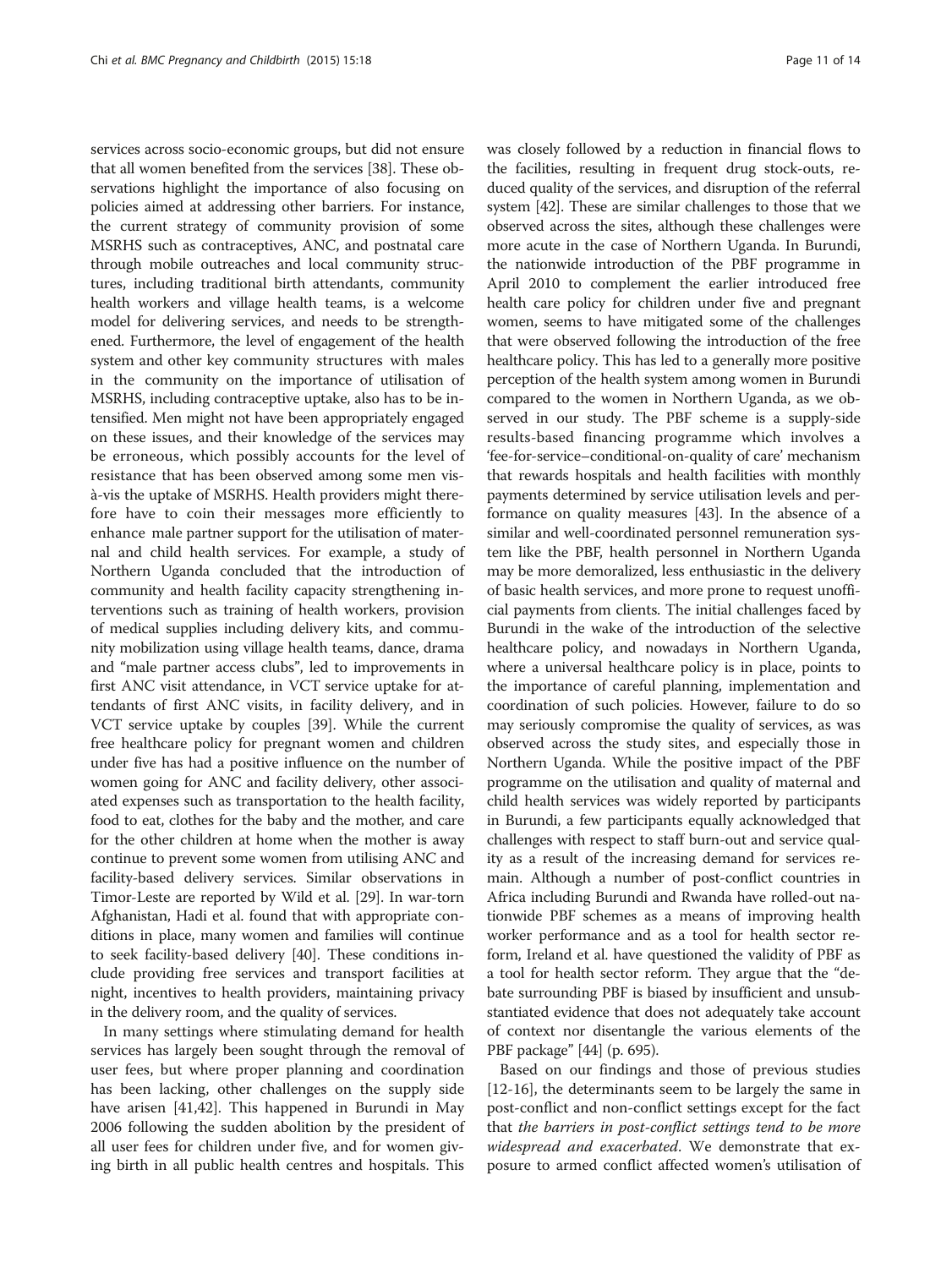MSRHS mainly through low educational attainment for both men and women translating into ignorance of the importance of health services and into high levels of impoverishment. Another commonly observed effect was the strong desire, especially among men, to replace lost family members, resulting in their general opposition to modern contraceptives. Working in the opposite direction, great pressure on limited land for cultivation coupled with reported increased incidence of land disputes as conflictdisplaced populations return to their communities, appear to encourage some women to consider modern family planning services for birth control.

Our findings also highlight some similarities and differences in the perceived determinants of women's uptake of MSRHS between and within the categories of participants and study settings. For example, almost all factors identified by the women were also highlighted by the LHP and NGO respondents. This is not particularly surprising, as the latter serve within the communities where these women reside, and have a generally good knowledge of the socio-cultural context of these women. Also, a number of the NGOs and local health providers have local community projects within our study areas that may further improve their level of engagement with the women in those communities. This possible practice of engagement of health personnel with local communities is worth encouraging and supporting as it may improve the delivery of services, thus providing better client satisfaction. However, while the LHP and NGO respondents across the study sites perceived the Catholic Church as having a very strong negative effect on the uptake of modern contraceptives, this was not a concern among the women respondents. The major barriers for the women were opposition from their male partner and the fear of possible side effects. The non-mention of a strong religious influence on modern contraceptives uptake by the women might reflect the fact that the religious values that some women hold may not necessarily be in keeping with the official teachings of their religion, or that their local cultural values may have a much stronger impact on their belief systems. Alternatively, the women might simply not want to apportion blame on their religion as a sign of respect. It is also important to note that the issue of seeking facility delivery in Burundi was strongly associated with the desire to obtain a birth certificate for the child. This highlights the importance that women in rural Burundi place on the free healthcare policy, as the birth certificate of the child might be required at times in public facilities before services are provided free of charge. The issue of limited land that has served as a facilitator to family planning uptake was raised only by the women, across the study sites. This might reflect the reality these women go through on a daily basis to raise their children and put food on the table for their families. Since the women were largely based in rural

areas, with farming as their main occupation, they might have personally experienced the challenges of having a large family living off a limited piece of land, and how such pressure affects household- and community cohesion. This may explain why some women disregard personal risk and seek for concealable modern contraceptives against the backdrop of male-partner- and cultural opposition. The other concerns raised about the uptake of modern contraceptives are not unique to our study. A study in Ghana found that a third of women considered modern contraceptives as unsafe, 20% reported opposition from their male partner as a barrier to uptake, and 65% of users reported at least one side-effect [\[45](#page-13-0)]. Therefore, in order to improve the uptake and continual usage of modern contraceptives in these areas, these concerns have to be addressed.

The challenges of delivering health care and rebuilding health systems in conflict and post-conflict settings have been well acknowledged. The major challenges are the lack of security; acute shortage of skilled health professionals due to migration to safer areas; lack of infrastructure and medical supplies and drugs; obstruction of access to health facilities by warring parties; security forces harassing, arresting and prosecuting health providers; poor coordination among government, health care providers and humanitarian organizations; and assaults on patients within hospitals, among others [\[46-50\]](#page-13-0). These challenges make the health system non-functional, resulting in limited availability of, limited access to, and poor quality of health services. As such, rebuilding health systems must take into consideration the prevailing challenges to ensure efficient use of limited resources and provide maximum impact. In this regard, experts have recommended that health system strengthening programmes in such settings should put more emphasis in the short-term on the provision of primary health care services, using existing human resources for health, community structures, NGOs and mobile outreach clinics [\[51\]](#page-13-0). Programmes such as the renovation and construction of health facilities and the development of human resources for healthcare are more likely to succeed in the medium- and long term. This happens to be the approach that both governments have eventually embarked on, although in the earlier post-conflict years in Northern Uganda so many resources were channeled into the construction of health facilities, especially in rural areas, that to date many remain non-functional due to acute shortage of human and material resources. A more stepwise approach, rather than thinning out the limited resources over a large area without much progress taking place, could have been more effective. Furthermore, governments of post-conflict settings along with their development partners must carefully design the core elements of the health system to provide reliable essential health while ensuring that it addresses issues around equity, government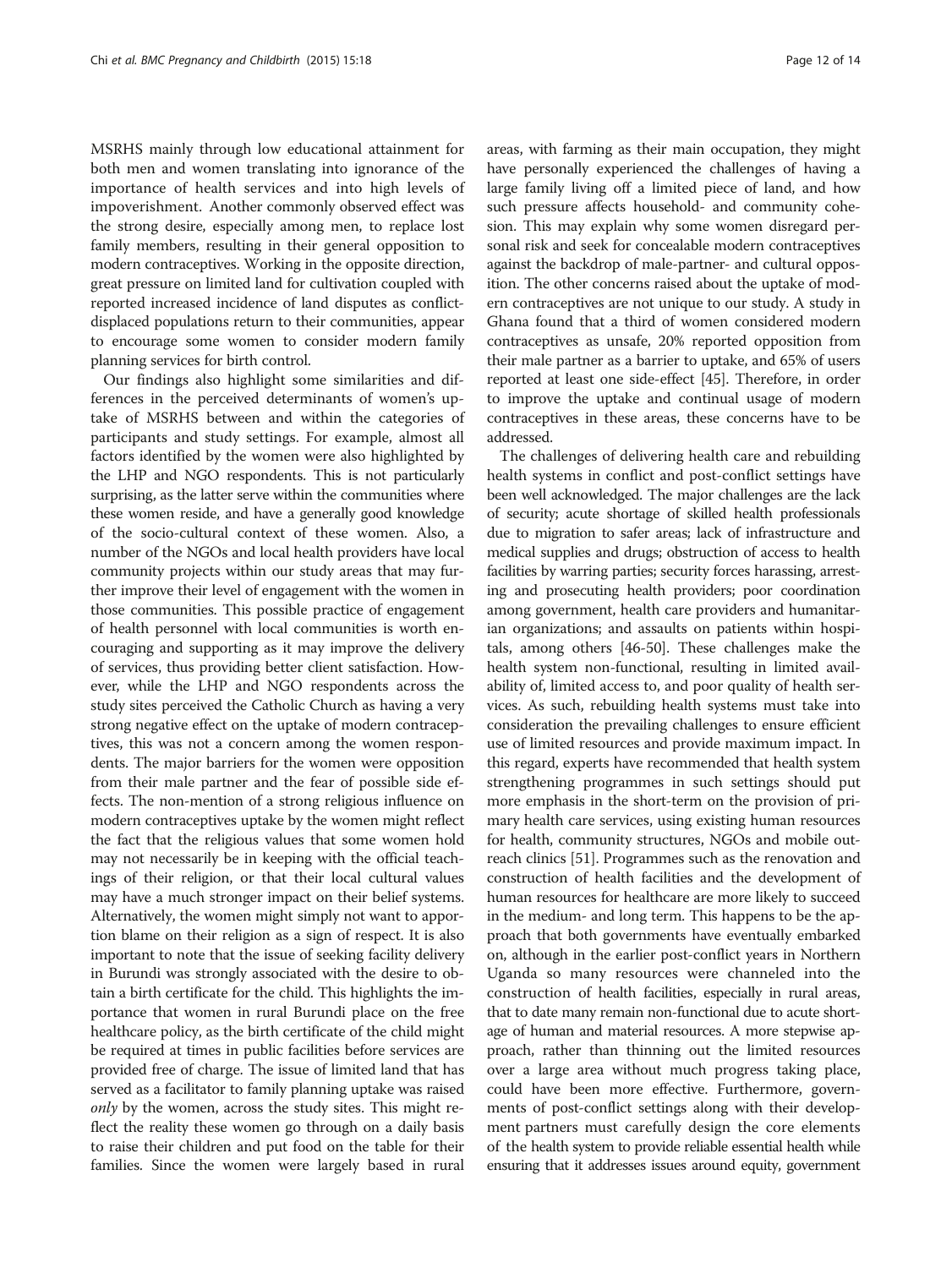<span id="page-12-0"></span>accountability to citizens, and governments' capacity to manage important social programs [[47](#page-13-0)].

#### Limitations

A limitation of the study was that the women participants were mainly staying within the catchment areas of some local health centre or had regular weekly access to basic healthcare services through mobile outreach clinics. We were unable to recruit women participants in much disadvantaged remote areas that were not regularly served with basic health services. As such, the perspectives of that group of women are not well captured in our study.

# Conclusions

In post-conflict settings, a vast and complex set of factors affect women's utilisation of MSRHS ranging from the individual, socio-cultural, political to health system levels. The main determinants include the removal of financial barriers to access; level of household, community and facility support for women; proximity to health services; and community perceptions of some services. Exposure to conflict generally exacerbated the barriers to women's uptake of services, mainly through low educational attainment and stronger cultural desire for increased fertility to replace family members lost to the conflict. To improve women's uptake of MSRHS in such settings, robust health system strengthening programmes addressing the barriers across the individual, socio-cultural and political spheres are needed. While addressing financial barriers to access is important, attention should also be paid to non-financial barriers. The goal should be developing an equitable and sustainable health system.

# Additional files

[Additional file 1:](http://www.biomedcentral.com/content/supplementary/s12884-015-0449-8-s1.docx) Methods. This is a detailed description of the materials and methods used for undertaking the study. It includes a description of the study settings and participants, data collection, management and analysis methods, collaborative partnership, recruitment of participants and ethical considerations.

[Additional file 2:](http://www.biomedcentral.com/content/supplementary/s12884-015-0449-8-s2.doc) Data Collection Tool: Interview and Focus Group Discussion Guides. This is a detailed description of the interview and focus group discussion guides for the various categories of research participants. The guides are for the entire study from which this paper is one of the outcomes.

[Additional file 3: Table S2.](http://www.biomedcentral.com/content/supplementary/s12884-015-0449-8-s3.docx) Factors affecting women's utilisation of Maternal, Sexual and Reproductive Health Services (MSRHS) in postconflict Burundi and Northern Uganda. This is a summary of the factors affecting women's utilisation of maternal, sexual and reproductive health services in Burundi and Northern Uganda as perceived by women of reproductive age, local health providers and staff of NGOs working in the domain of maternal and reproductive health. The factors are further classified into individual level factors, socio-cultural level factors and political and health system level factors.

#### Competing interests

The authors declare that they have no competing interests.

#### Authors' contributions

PCC: Participated in the conception and design, data collection and analysis, and drafting and revising the first manuscript; PB: participated in data analysis, and drafting and reviewing the manuscript; HU: participated in the conception and design, data interpretation, and reviewing the manuscript; JS: participated in the conception and design, data interpretation, and reviewing the manuscript. All authors participated sufficiently in the work to take public responsibility for appropriate portions of the content. All authors reviewed and approved the final manuscript.

#### Acknowledgements

We are grateful to all the participants who took time off to participate in the study. Ms. Foglabenchi Lily Haritu assisted with coding the transcripts. We thank our local collaborators across all the study sites for logistic and administrative support. We thank the reviewers, Kate Teela and Maree Porter, and the editor for their comments. This fieldwork received funding from Folke Bernadotte Academy, Sweden and the Institute of Health and Society, University of Oslo, Norway. The entire work has been supported by: the EU 7th Framework Marie Curie ITN Training and Mobility Network for the Economic Analysis of Conflict' – TAMNEAC (Grant agreement 263905), the Research Council of Norway – Project 230861 'Armed Conflict and Maternal Health in Sub-Saharan Africa', and the Peace Research Institute Oslo (PRIO).

#### Author details

1 Peace Research Institute Oslo, PO Box 9229, Grønland, Oslo, Norway. <sup>2</sup>Institute of Health and Society, University of Oslo, PO Box 1130, Blindern Oslo, Norway. <sup>3</sup>International Organization for Migration, Plot 6A, Naguru Crescent, Kampala, Uganda.

#### Received: 6 August 2014 Accepted: 20 January 2015 Published online: 05 February 2015

#### References

- 1. UN Department of Economic and Social Affairs. The Millennium Development Goals Report 2013. New York: UN Department of Economic and Social Affairs; 2013. [http://www.un.org/millenniumgoals/pdf/report-2013/mdg-report-2013](http://www.un.org/millenniumgoals/pdf/report-2013/mdg-report-2013-english.pdf) [english.pdf.](http://www.un.org/millenniumgoals/pdf/report-2013/mdg-report-2013-english.pdf)
- 2. Ghobarah HA, Huth P, Russett B. Civil wars kill and maim people—long after the shooting stops. Am Polit Sci Rev. 2003;97(2):189–202.
- 3. Ghobarah HA, Huth P, Russett B. The postwar public health effects of civil conflict. Soc Sci Med. 2004;59(4):869–84.
- 4. Li Q, Wen M. The immediate and lingering effects of armed conflict on adult mortality: a time-series cross-national analysis. J of Peace Res. 2005;42(4):471–92.
- 5. Urdal H, Chi PC. War and gender inequalities in health: the impact of armed conflict on fertility and maternal mortality. Int Interact. 2013;39(4):489–510.
- 6. Hogan MC, Foreman KJ, Naghavi M, Ahn SY, Wang M, Makela SM, et al. Maternal mortality for 181 countries, 1980–2008: a systematic analysis of progress towards millennium development goal 5. Lancet. 2010;375:1609–23.
- 7. Save the Children. State of the World's Mothers Report. [http://www.](http://www.savethechildren.org/site/c.8rKLIXMGIpI4E/b.8585863/k.9F31/State_of_the_Worlds_Mothers.htm) [savethechildren.org/site/c.8rKLIXMGIpI4E/b.8585863/k.9F31/State\\_of\\_the\\_](http://www.savethechildren.org/site/c.8rKLIXMGIpI4E/b.8585863/k.9F31/State_of_the_Worlds_Mothers.htm) [Worlds\\_Mothers.htm](http://www.savethechildren.org/site/c.8rKLIXMGIpI4E/b.8585863/k.9F31/State_of_the_Worlds_Mothers.htm)
- 8. Roberts B, Odong VN, Browne J, Ocaka KF, Geissler W, Sondorp E. An exploration of social determinants of health amongst internally displaced persons in Northern Uganda. Confl Health. 2009;3:10.
- 9. Watts S, Siddiqi S, Shukrullah A, Karim K, Serag H. Social determinants of health in countries in conflict and crises: the eastern Mediterranean perspective. Geneva: World Health Organization; 2007.
- 10. Commission on Social Determinants of Health. Closing the gap in a generation: Health equity through action on the social determinants of health: Final report of the Commission on Social Determinants of Health. Geneva: World Health Organization; 2008.
- 11. Bornemisza O, Ranson MK, Poletti TM, Sondorp E. Promoting health equity in conflict-affected fragile states. Soc Sci Med. 2010;70(1):80–8.
- 12. Sarma S, Rempel H. Household decisions to utilize maternal healthcare in rural and urban India. World Health Popul. 2007;9(1):24–45.
- 13. Birmeta K, Dibaba Y, Woldeyohannes D. Determinants of maternal health care utilization in Holeta town, central Ethiopia. BMC Health Serv Res. 2013;13:256.